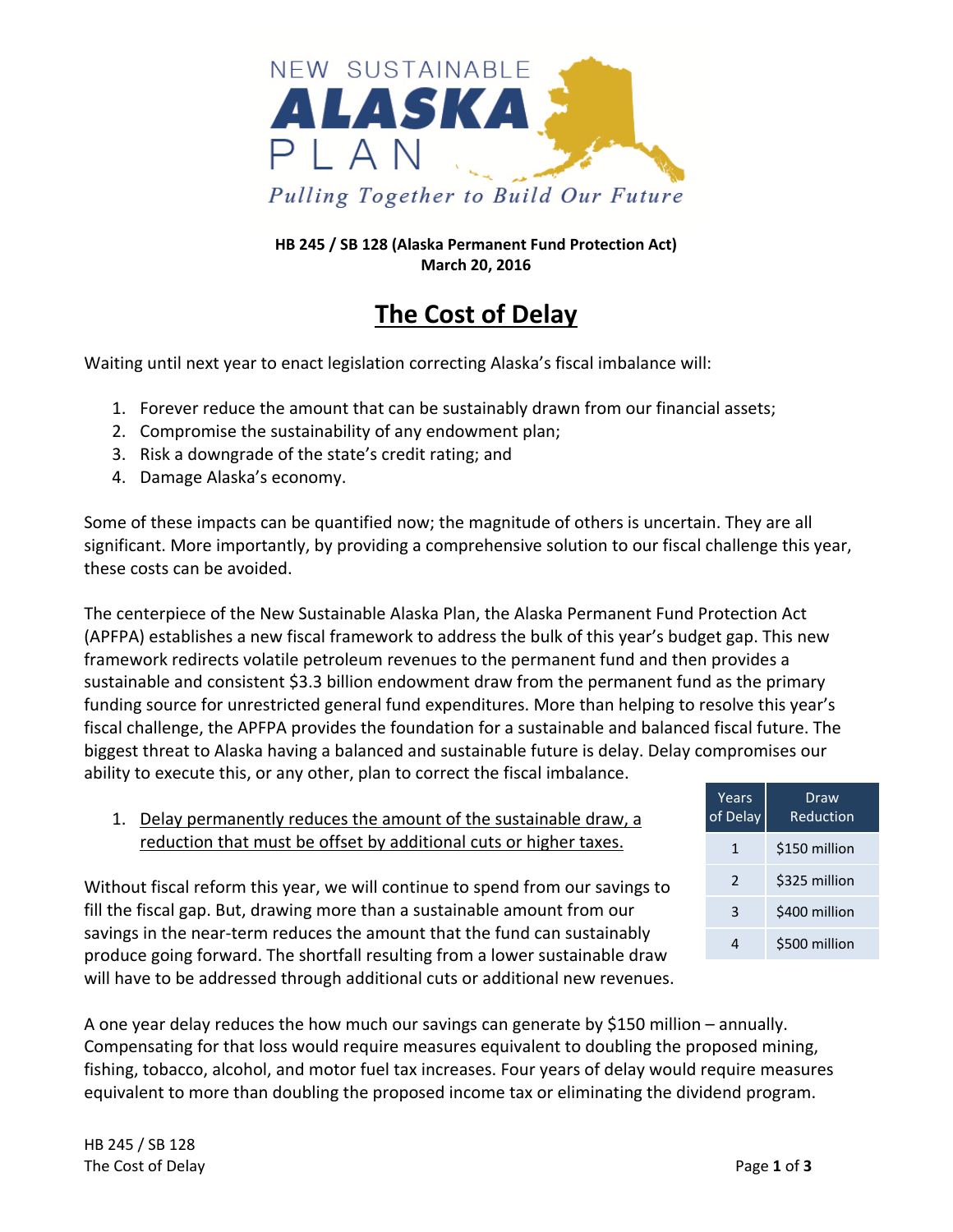## 2. Delay will compromise the sustainability of any endowment plan as the risk of depleting the limited funds available for appropriation increases.

The availability of funds to maintain a steady level of spending through years of low revenue is essential to any plan for an endowment draw from the Permanent Fund. Endowment draws are calculated on the value of the entire endowment base. But, in the case of the Permanent Fund, spending from the corpus is constitutionally prohibited. Consequently, there is a risk that over several years of low annual revenues a draw that is "sustainable" with respect to the value of the entire fund could deplete the funds available for spending.

To mitigate this risk, the APFPA proposes maintaining a target balance of four times the sustainable draw in the earnings reserve account (ERA), including a transfer of \$3 billion from the Constitutional Budget Reserve (CBR) in FY17.<sup>1</sup> But, under current levels of spending and expected revenues,<sup>2</sup> the CBR will likely be depleted by the end of FY19 and the ERA will follow by the end of FY22.<sup>3</sup> Delay and status quo spending (exceeding sustainable levels by \$2 billion) compromise the availability of the \$3 billion from the CBR and increases the risk of depleting the ERA –leaving the state with few options other than spending from the Permanent Fund corpus.

### 3. Delay risks a downgrade of the state's credit rating.

Both Standard and Poor's and Moody's credit rating agencies have downgraded Alaska's credit rating and cautioned that further downgrades may follow if lawmakers fail to address the structural imbalance between state spending and revenues this year. The nation's third major rating agency, Fitch Ratings issued a clear caution that failure to address the state's fiscal imbalance will result in a credit downgrade. The consequences of a downgrade are real.

While a downgrade would not wholly undermine the good reasons for bonding, it would increase the cost. If interest rates rise, direct cost impacts will be amplified even more.

But, those increased direct costs are minor compared to the broader significance of the credit ratings for the state's economy. The ratings provide a market‐based metric for the state's economic health and investor confidence. As our rating falls, as a result of a failure to address the state's revenue imbalance, it will impact consumer and investor confidence as discussed below

 1 The remaining CBR balance is allocated to other purposes under the New Sustainable Alaska Plan (NSAP).

<sup>2</sup> Current levels of spending include: UGF expenditures of \$5.2 billion per year, status quo annual inflation proofing of the Permanent Fund corpus, and dividends distributed under the current formula. Annual revenues include: petroleum revenues as set out in the APFPA model and around \$800 million of other stable UGF revenues.

<sup>3</sup> Perhaps more worrisome, there is a substantial chance of depleting Alaska's savings even sooner. Even if the Alaska Permanent Fund Corporation (APFC) achieves the average long‐term statutory return of 6.01% over the next few years (the assumption used for the expected case), there is a 17% probability that the CBR may be depleted by FY18 and a 21% probability that the ERA may be depleted by FY21.